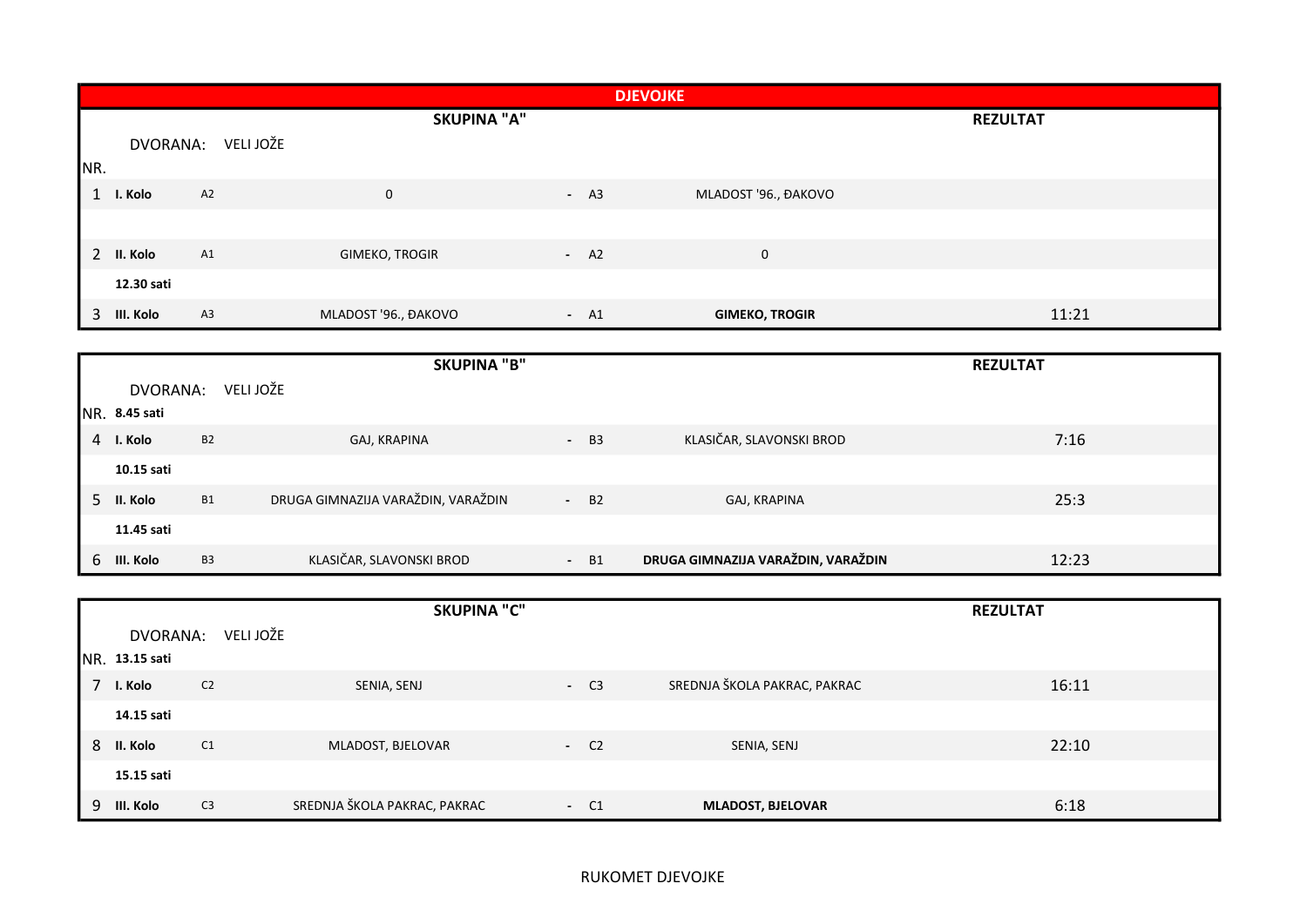|    |                |                | <b>SKUPINA "D"</b> |                    |                    | <b>REZULTAT</b> |
|----|----------------|----------------|--------------------|--------------------|--------------------|-----------------|
|    | DVORANA:       | NOVIGRAD       |                    |                    |                    |                 |
|    | NR. 12.30 sati |                |                    |                    |                    |                 |
|    | 10 I. Kolo     | D <sub>2</sub> | MEDIVET, VINKOVCI  | $-$ D3             | SANITAS, DUBROVNIK | 13:15           |
|    | 13.30 sati     |                |                    |                    |                    |                 |
| 11 | II. Kolo       | D <sub>1</sub> | PRIMAG, OSIJEK     | $-$ D <sub>2</sub> | MEDIVET, VINKOVCI  | 22:12           |
|    | 14.30 sati     |                |                    |                    |                    |                 |
|    | 12 III. Kolo   | D <sub>3</sub> | SANITAS, DUBROVNIK | $-$ D1             | PRIMAG, OSIJEK     | 16:19           |

|               |                | <b>SKUPINA "E"</b>            |        |                         | <b>REZULTAT</b> |
|---------------|----------------|-------------------------------|--------|-------------------------|-----------------|
| DVORANA:      | VELI JOŽE      |                               |        |                         |                 |
| NR. 8.00 sati |                |                               |        |                         |                 |
| 13 I. Kolo    | E <sub>2</sub> | <b>GIMNAZIJALAC SK, SISAK</b> | $- E3$ | OLIMPIJA 1908, KARLOVAC | 19:17           |
| 9.30 sati     |                |                               |        |                         |                 |
| 14 II. Kolo   | E1             | MLADOST, IVANIĆ-GRAD          | $-E2$  | GIMNAZIJALAC SK, SISAK  | 12:12           |
| 11.00 sati    |                |                               |        |                         |                 |
| 15 III. Kolo  | E <sub>3</sub> | OLIMPIJA 1908, KARLOVAC       | $- E1$ | MLADOST, IVANIĆ-GRAD    | 9:13            |

|                       |                | <b>SKUPINA "F"</b>                      |            |                |                                         | <b>REZULTAT</b> |
|-----------------------|----------------|-----------------------------------------|------------|----------------|-----------------------------------------|-----------------|
| DVORANA:              |                | INTERSPORT 1                            |            |                |                                         |                 |
| <b>NR. 12.30 sati</b> |                |                                         |            |                |                                         |                 |
| 16 I. Kolo            | F2             | GIMNAZIJA PETRA PRERADOVIĆA, VIROVITICA | $- F3$     |                | DOMAGOJ, MAKARSKA                       | 12:15           |
| 13.30 sati            |                |                                         |            |                |                                         |                 |
| 17 II. Kolo           | F1             | MEDICINAR, RIJEKA                       | $\sim 100$ | F <sub>2</sub> | GIMNAZIJA PETRA PRERADOVIĆA, VIROVITICA | 15:5            |
| 14.30 sati            |                |                                         |            |                |                                         |                 |
| 18 III. Kolo          | F <sub>3</sub> | DOMAGOJ, MAKARSKA                       | $\sim$     | F1             | <b>MEDICINAR, RIJEKA</b>                | 11:21           |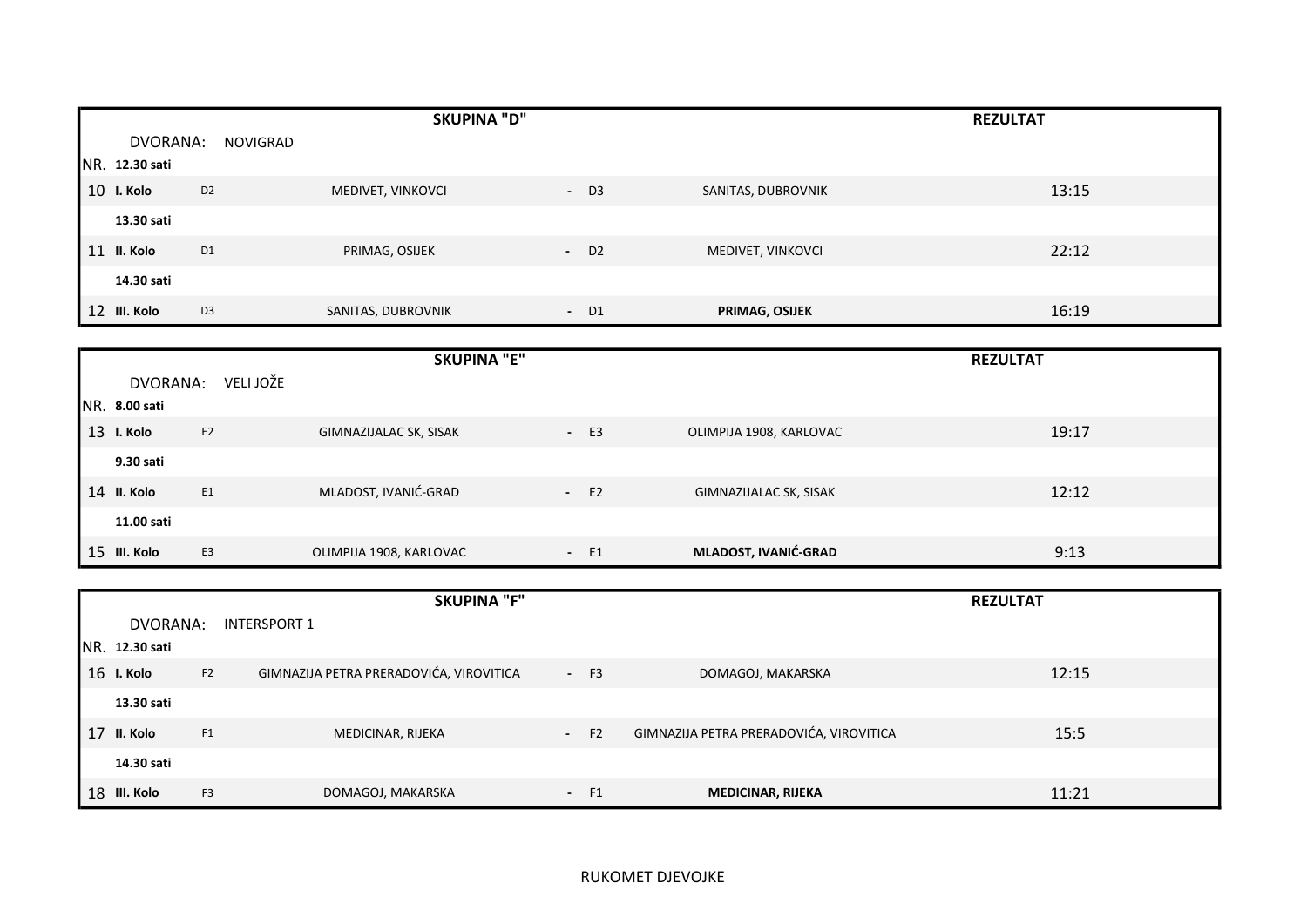|    |                |                | <b>SKUPINA "G"</b>       |        |                          | <b>REZULTAT</b> |
|----|----------------|----------------|--------------------------|--------|--------------------------|-----------------|
|    | DVORANA:       |                | <b>INTERSPORT 2</b>      |        |                          |                 |
|    | NR. 12.30 sati |                |                          |        |                          |                 |
| 19 | I. Kolo        | G2             | GIMNAZIJALAC ČK, ČAKOVEC | $- G3$ | <b>BROKERI, ZADAR</b>    | 22:10           |
|    | 13.30 sati     |                |                          |        |                          |                 |
| 20 | II. Kolo       | G <sub>1</sub> | TREŠNJA, ZAGREB          | $- G2$ | GIMNAZIJALAC ČK, ČAKOVEC | 19:10           |
|    | 14.30 sati     |                |                          |        |                          |                 |
|    | 21 III. Kolo   | G <sub>3</sub> | <b>BROKERI, ZADAR</b>    | $- G1$ | TREŠNJA, ZAGREB          | 7:24            |

|                |                | <b>SKUPINA "H"</b>          |        |                                    | <b>REZULTAT</b> |
|----------------|----------------|-----------------------------|--------|------------------------------------|-----------------|
| DVORANA:       | KAŠTELIR       |                             |        |                                    |                 |
| NR. 12.30 sati |                |                             |        |                                    |                 |
| 22 I. Kolo     | H2             | UM, SESVETE                 | $- H3$ | DUGA, LABIN                        | 17:14           |
| 13.30 sati     |                |                             |        |                                    |                 |
| 23 II. Kolo    | H1             | GIMNAZIJALAC KC, KOPRIVNICA | $- H2$ | UM, SESVETE                        | 18:5            |
| 14.30 sati     |                |                             |        |                                    |                 |
| 24 III. Kolo   | H <sub>3</sub> | DUGA, LABIN                 | $-H1$  | <b>GIMNAZIJALAC KC, KOPRIVNICA</b> | 16:21           |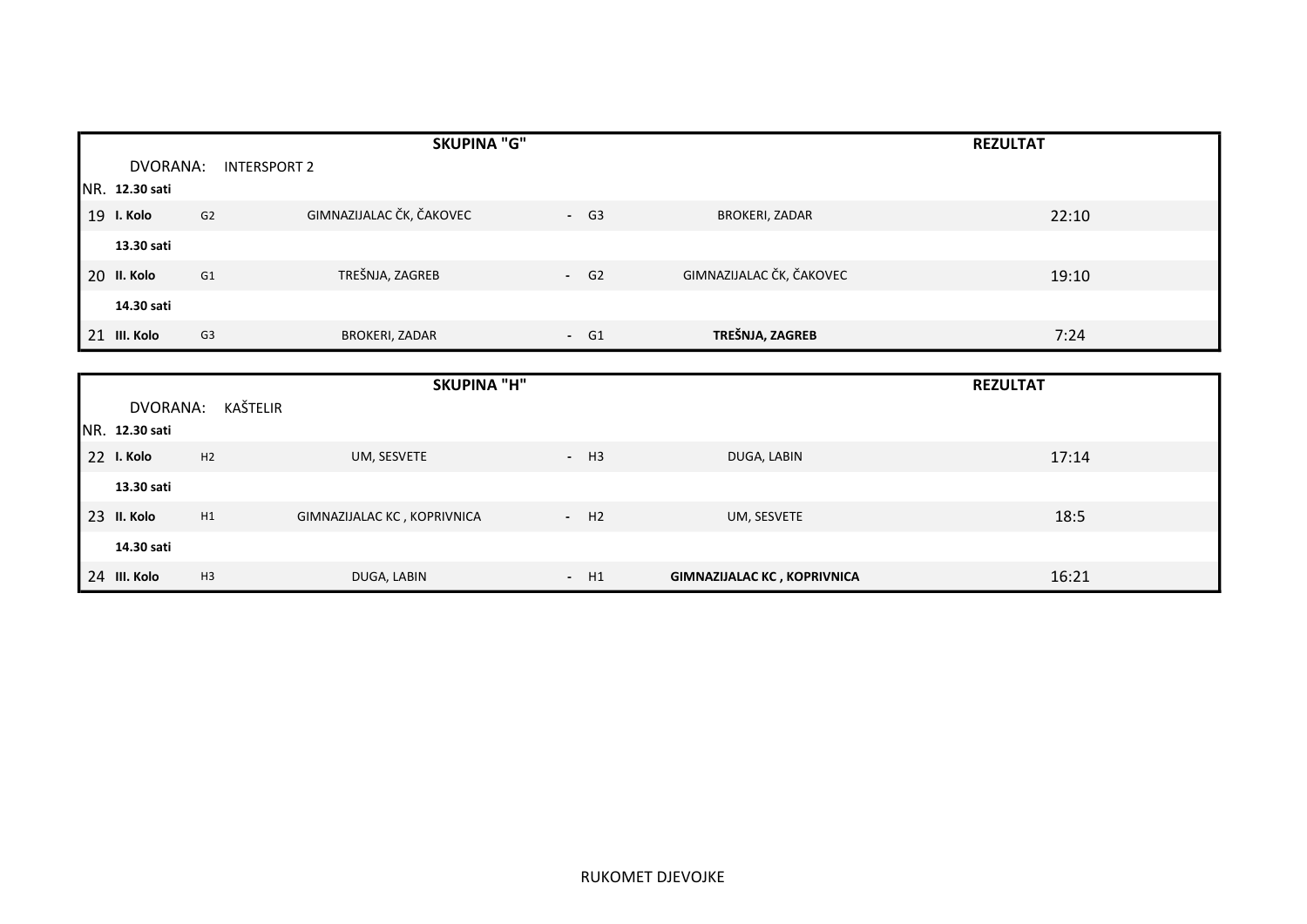|                     |                      |        | ČETVRTFINALE                       |                 |
|---------------------|----------------------|--------|------------------------------------|-----------------|
| DVORANA:            | <b>INTERSPORT 1</b>  |        |                                    |                 |
| NR. 18.30 sati      |                      |        |                                    |                 |
| 23 četvrt finale 1A | GIMEKO, TROGIR       | $-1B$  | DRUGA GIMNAZIJA VARAŽDIN, VARAŽDIN | 14:15           |
| DVORANA:            | <b>INTERSPORT 2</b>  |        |                                    |                 |
| NR. 18.30 sati      |                      |        |                                    |                 |
| 24 četvrt finale 1C | MLADOST, BJELOVAR    | $-1D$  | PRIMAG, OSIJEK                     | $(12:12)$ 14:16 |
| DVORANA:            | INTERSPORT 1         |        |                                    |                 |
| NR. 19.15 sati      |                      |        |                                    |                 |
| 25 četvrt finale 1E | MLADOST, IVANIĆ-GRAD | $-1$ F | MEDICINAR, RIJEKA                  | 11:8            |
| DVORANA:            | <b>INTERSPORT 2</b>  |        |                                    |                 |
| NR. 19.15 sati      |                      |        |                                    |                 |
| 26 četvrt finale 1G | TREŠNJA, ZAGREB      | $-1H$  | <b>GIMNAZIJALAC KC, KOPRIVNICA</b> | 14:17           |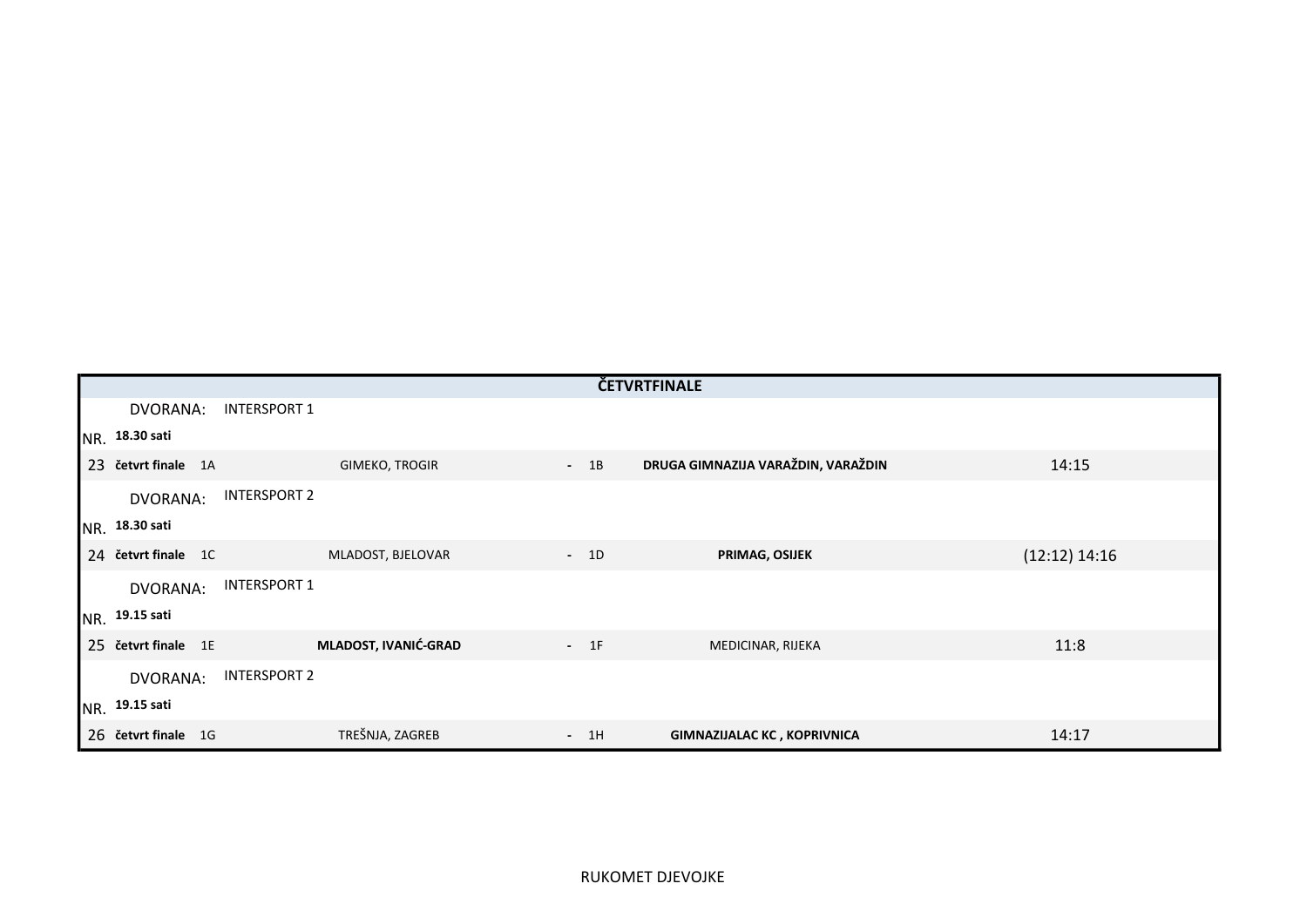|                                                               |         | <b>POLUFINALE</b>           |       |
|---------------------------------------------------------------|---------|-----------------------------|-------|
| DVORANA:<br>INTERSPORT 1                                      |         |                             |       |
| <b>NR.</b> 10.00 sati                                         |         |                             |       |
| DRUGA GIMNAZIJA VARAŽDIN, VARAŽDIN<br>P23<br>27<br>polufinale | $- P24$ | PRIMAG, OSIJEK              | 14:8  |
| INTERSPORT 2<br>DVORANA:                                      |         |                             |       |
| NR. 10.00 sati                                                |         |                             |       |
| MLADOST, IVANIĆ-GRAD<br>28 polufinale<br>P <sub>25</sub>      | $- P26$ | GIMNAZIJALAC KC, KOPRIVNICA | 14:12 |

|           |                 |     |                                    |         | <b>FINALE</b>                      |       |
|-----------|-----------------|-----|------------------------------------|---------|------------------------------------|-------|
|           | DVORANA:        |     | INTERSPORT 2                       |         |                                    |       |
|           | NR. 12.00 sati  |     |                                    |         |                                    |       |
|           | 29 3. mjesto    | G27 | PRIMAG, OSIJEK                     | $-$ G28 | <b>GIMNAZIJALAC KC, KOPRIVNICA</b> | 12:16 |
|           | <b>DVORANA:</b> |     | INTERSPORT 1                       |         |                                    |       |
|           | NR. 12.00 sati  |     |                                    |         |                                    |       |
| 30 finale |                 | P27 | DRUGA GIMNAZIJA VARAŽDIN, VARAŽDIN | $- P28$ | MLADOST, IVANIĆ-GRAD               | 7:8   |